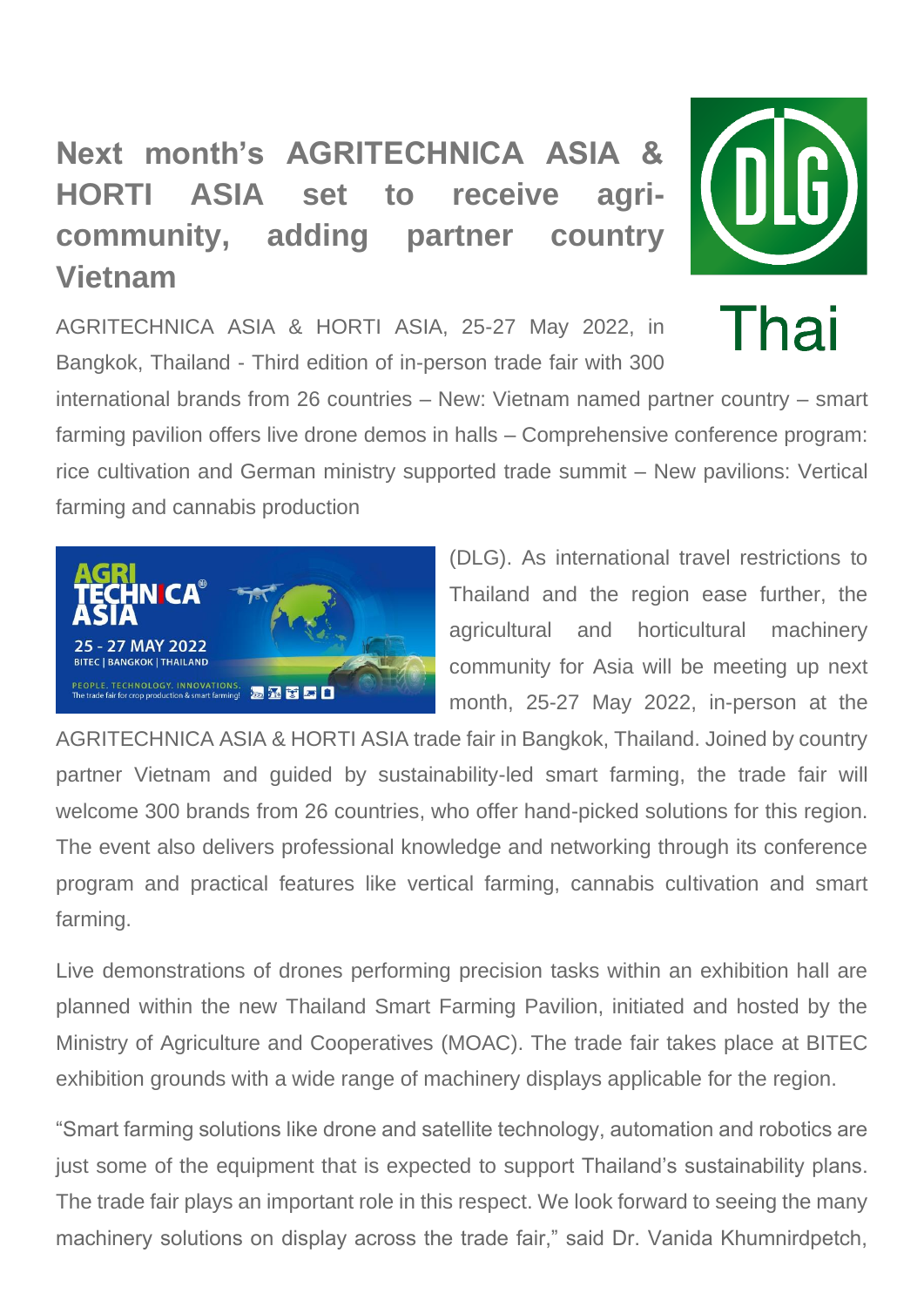Director of the Bureau of Foreign Agricultural Affairs of the Ministry of Agriculture and Cooperatives, Thailand.

"Smart farming is one of the integrated solutions for sustainable agri-food systems. Integrated solutions need integrated actions from policies, business and the farmers. Precision agriculture needs to monitor the changes and apply the appropriate technologies at the right place, at the right time and at the right rate. AGRITECHNICA ASIA is the right place to explore your 'right' technology and services that you need," she added.

#### **Partner country: Vietnam**

For the first time, the organizers of the trade fair, DLG (German Agricultural Society), and VNU Asia Pacific, have launched a partner country scheme, which aims to offer insights into attractive market opportunities of Vietnam, the country selected this year. Vietnam's Ministry of Agriculture and Rural Development (MARD) will be sending experts and will also host 'AGRITECHNICA ASIA Live', an outdoor event for live machinery demonstrations on the fields, to be held in Can Tho Province, Vietnam, 24-26 August 2022.

"Asia is a strategic region for Maschio Gaspardo, which has recently invested in two production plants in China and India. We continue to be present at AGRITECHNICA ASIA, both as partner and exhibitor, because of the wide audience of the trade fair, which goes well beyond Thailand. We look forward to presenting to the customers of this region innovations such as precision planters, soil tillage and much more," explained Mr. Diego Ranzato, Sales Area Manager APAC, Maschio Gaspardo.

## **Comprehensive Conference Program highlights:**

#### *- Mechanization, Postharvest and Smart Farming for Sustainable Rice Production*

A highlight of the conference program is the conference held in English "Towards carbon reduced rice production and processing". Organized by International Rice Research Institute (IRRI), the professional event addresses the mechanization and postharvest management for zero footprint and sustainable rice production as well as the challenges and opportunities for modernized and low carbon rice cultivation in Vietnam.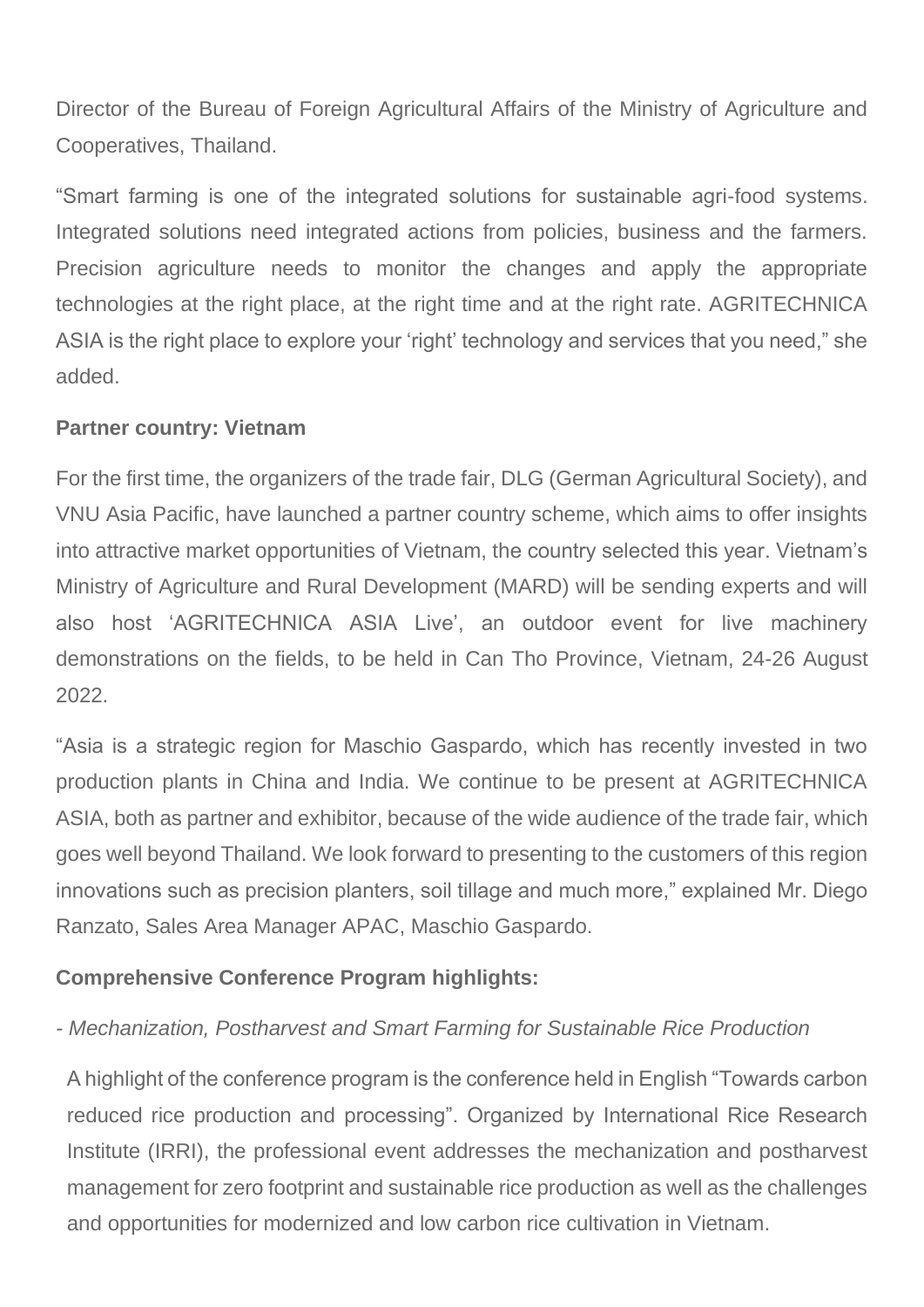#### *- Asia-Pacific Trading Summit*

As part of its export promotion program, the German Federal Ministry of Food and Agriculture (BMEL) is supporting the Asia-Pacific Trading Summit, which is aimed at farm equipment manufacturers and offers an update on current regional requirements in the areas of technology, quality and after-sales services. The event offers opportunity to network with experts, manufacturers and trading partners in the region.

## *- Conferences in Thai: Cane and Sugar Industries and Coconut oil production*

The conference "Thailand Cane and Sugar Industries after Covid-19" will identify the opportunities for Thai farmers presented by precision farming and explore the likely developments of the Thai Sugar Industries following the impact of the pandemic.

The Horticulture Research Institute (HRI) invites all interested to their "Conservation and Development of Coconut Oil Forum of Thailand (CDCOT)".

## **International country pavilions**

Country pavilions for Finland, Germany, India, Japan, the Netherlands and Taiwan, will showcase equipment, technical solutions and inputs to Asia' farmers in the regions. "Taking part with a Dutch pavilion offers our companies the opportunity to participate under the national banner of 'The Netherlands: Farming the Future and Solving Global Challenges together'. Dutch companies have a lot of knowledge and experience in efficient and safe agricultural production. Smart sustainable agricultural production is the future. Dutch companies and knowledge institutes can cooperate with you to reach this," said Dr. Gijs Theunissen, Agricultural Counsellor at the Embassy of the Kingdom of the Netherlands in Thailand.

## **Connecting People: Online platform with streaming and business matching**

Following the successful hybrid premiere of the AGRITECHNICA ASIA & HORTI ASIA Regional Summit- an online/in-person conference with 90 presentations and 1000 attendees - the trade fair will be offering online streaming of selected events and repeat the attractive online networking environment.